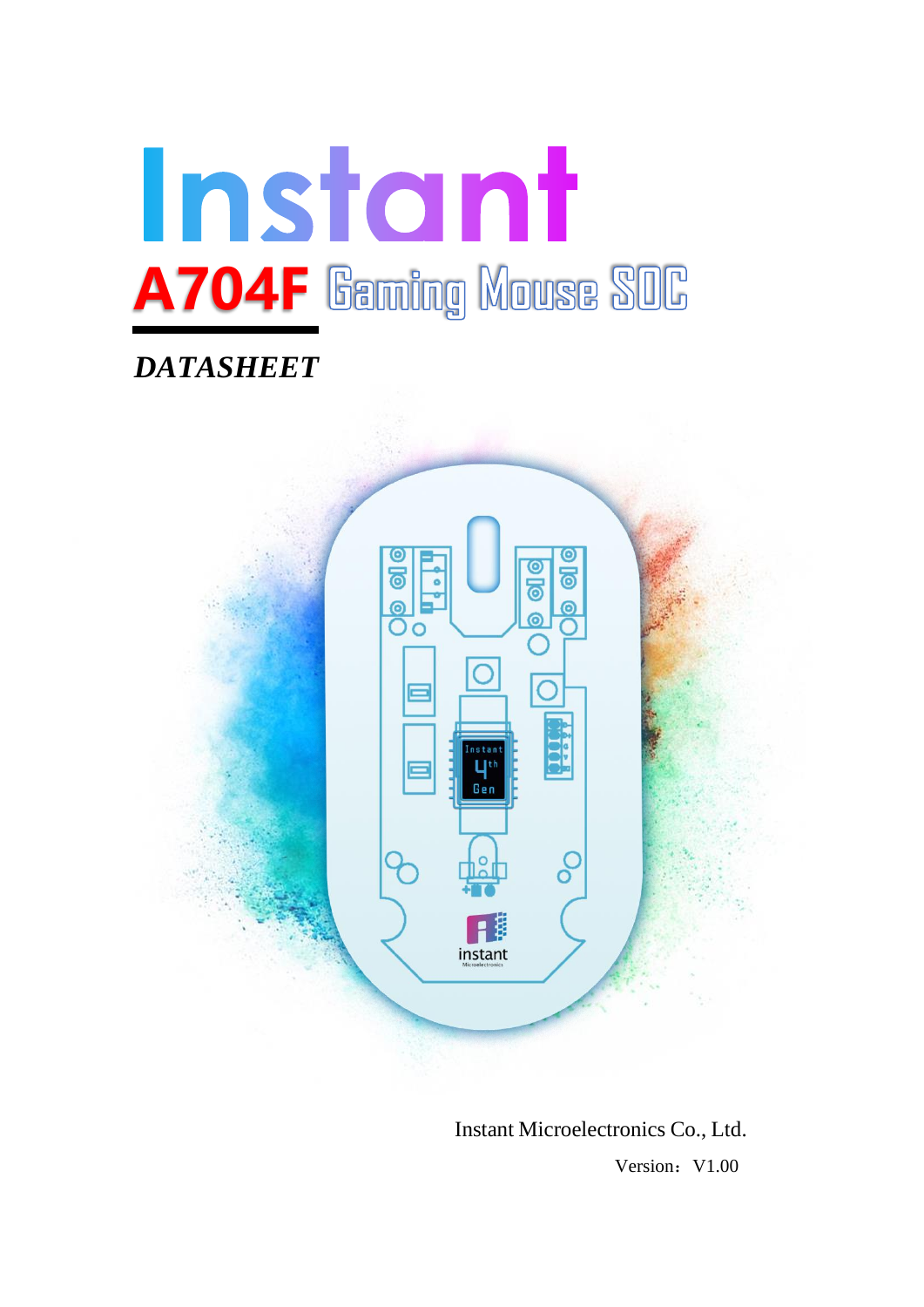## Table of contents

| 7.3 DC Electrical Characteristic (VDD = 5.0V, Temperature = $25^{\circ}$ C) 8 |
|-------------------------------------------------------------------------------|
| 7.4 AC Electrical Characteristic (VDD = 5.0V, Temperature = $25 °C$ )8        |
|                                                                               |
|                                                                               |
|                                                                               |
|                                                                               |
|                                                                               |
|                                                                               |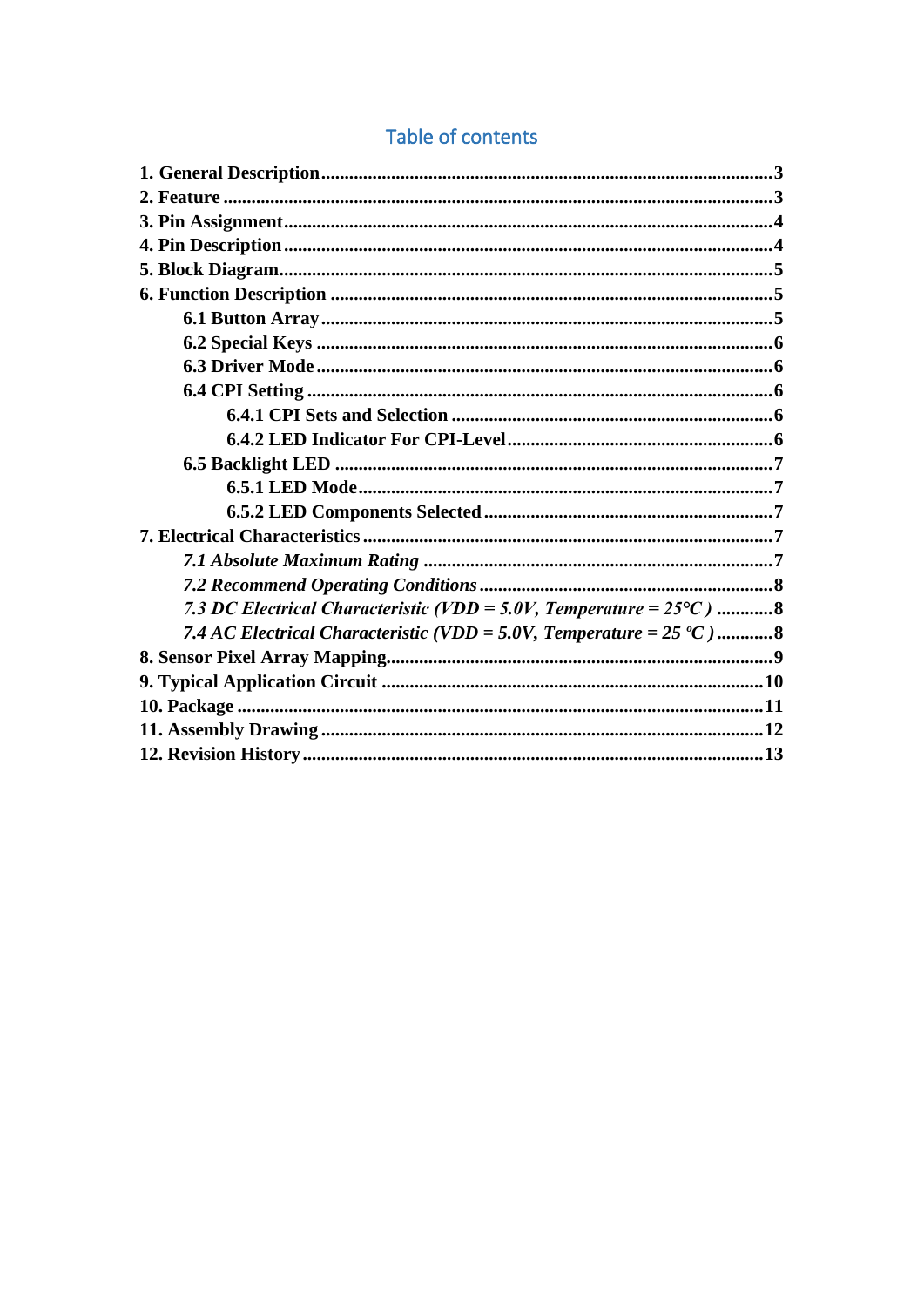

### <span id="page-2-0"></span>**1. General Description**

A704F is a high performance CMOS process optical mouse SOC. It is based on Instant 4<sup>th</sup> generation Optical Navigation Technology with high-precision algorithm which measures changes of sequential surface images, and provides higher precision positioning than any previous generation. It's real CPI resolution is up to **7200 CPI**. Max frame rate is **7000 fps**. Max speed is **60 inch/s**. Max acceleration is **20 g**.

It supports standard five mouse buttons (L,M,R,B4,B5) and also four extra buttons for advanced functions. A704F supports 4-level CPI resolution, and provides two sets of resolutions (H-CPI:1200/2400/4800/7200; L-CPI:1200/1600/2400/3200) to choose from. In driver mode, it also supports 4-level CPI resolution, each CPI level is assigned from 17 available values.

### <span id="page-2-1"></span>**2. Feature**

- ◆ 5V Power Supply, internal crystal-less oscillator and on-chip LED driver
- Compliant with USB2.0 and USB HID Specification V1.1.
- Support Winxp/Win2003/Win2008/Vista/Win7/Win8/Win10/Linux system, MAC OS, and Android system
- 4-level CPI resolution, two sets of CPIs for selection
- Supporting Single and Double CPI mode
- Support 4-level brightness of LED to indicate 4-level CPI
- Supports 4-Color LED indicator to match with each CPI resolution
- ◆ Backlight LED Mode (**4-Color Breathing, Color-locked Breathing, MUTE**) can be switched by combination button K4/K5+CPI/CPI-.
- Supports three special buttons: Boss, DB and Fire (see Section 6.2 for details)
- Supports L/M/R/B4/ B5 buttons and  $X/Y/Z$  three axis
- IDIP-14 package and RoHS Compliant
- Supports soft driver(an application programmer for A704F).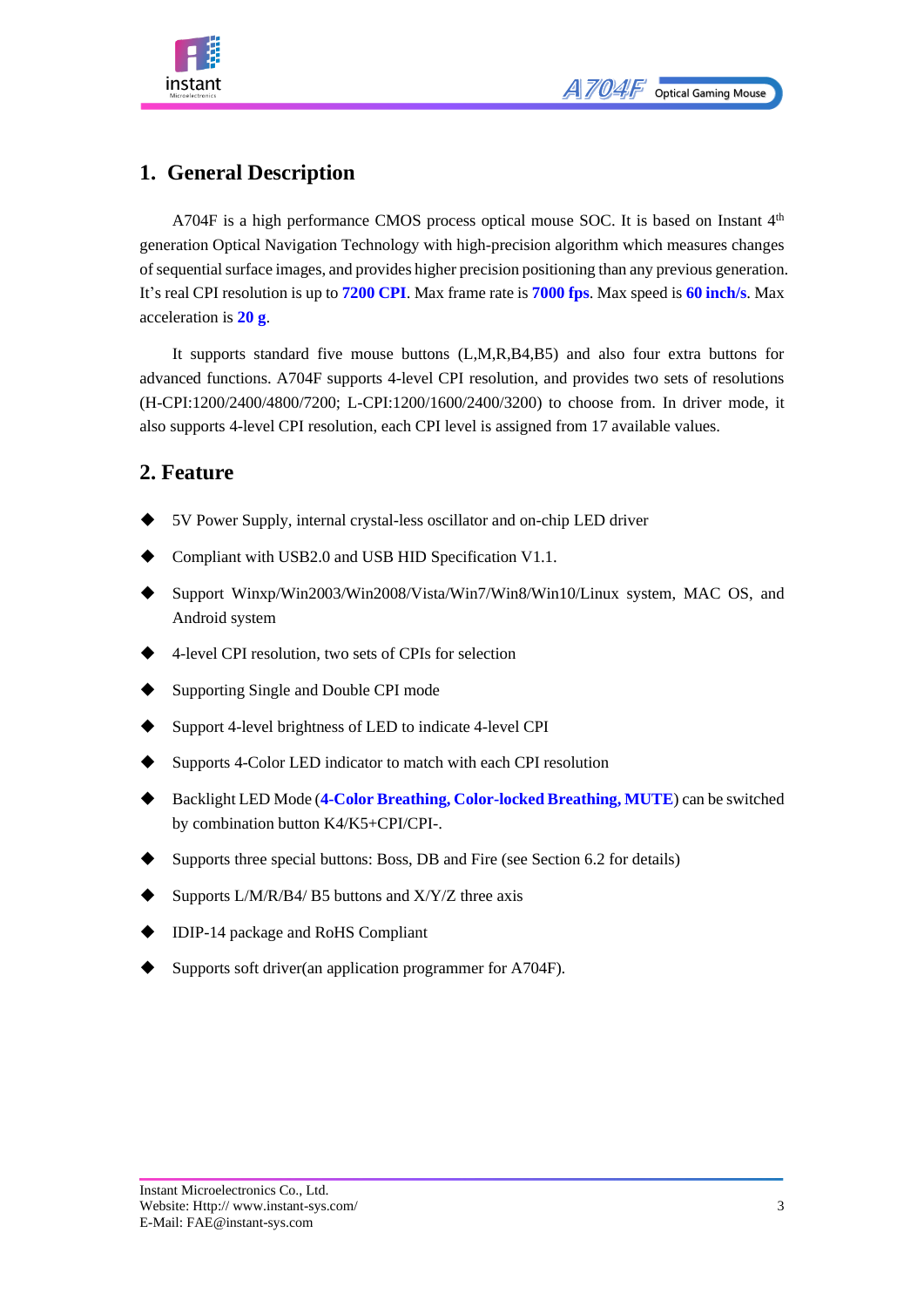

## <span id="page-3-0"></span>**3. Pin Assignment**



Figure 1. Pinout

## <span id="page-3-1"></span>**4. Pin Description**

| Pin No. | <b>Pin Name</b>  | <b>Type</b>   | <b>Description</b>                                |  |  |
|---------|------------------|---------------|---------------------------------------------------|--|--|
|         | <b>HB</b>        | <b>OUT</b>    | Backlight LED output. Blue LED driver             |  |  |
| 2       | DP               | <b>IN/OUT</b> | $USB D+$                                          |  |  |
| 3       | DM               | <b>IN/OUT</b> | USB <sub>D</sub> -                                |  |  |
| 4       | R <sub>2</sub>   | IN            | Button array scan in, Single or double CPI select |  |  |
| 5       | R <sub>1</sub>   | IN            | Button array scan in                              |  |  |
| 6       | ZA               | IN            | Z axis in                                         |  |  |
| 7       | ZB.              | IN            | Z axis in                                         |  |  |
| 8       | R <sub>0</sub>   | IN            | Button array scan in                              |  |  |
| 9       | <b>LED</b>       | <b>OUT</b>    | LED open drain output                             |  |  |
| 10      | S1               | <b>OUT</b>    | Button array scan out                             |  |  |
| 11      | <b>GND</b>       | <b>GND</b>    | <b>GROUND</b>                                     |  |  |
| 12      | VDD <sub>5</sub> | <b>POWER</b>  | Power 5y input                                    |  |  |
| 13      | <b>HR</b>        | <b>OUT</b>    | Backlight LED output. Red LED driver              |  |  |
| 14      | S <sub>2</sub>   | <b>OUT</b>    | Button array scan out                             |  |  |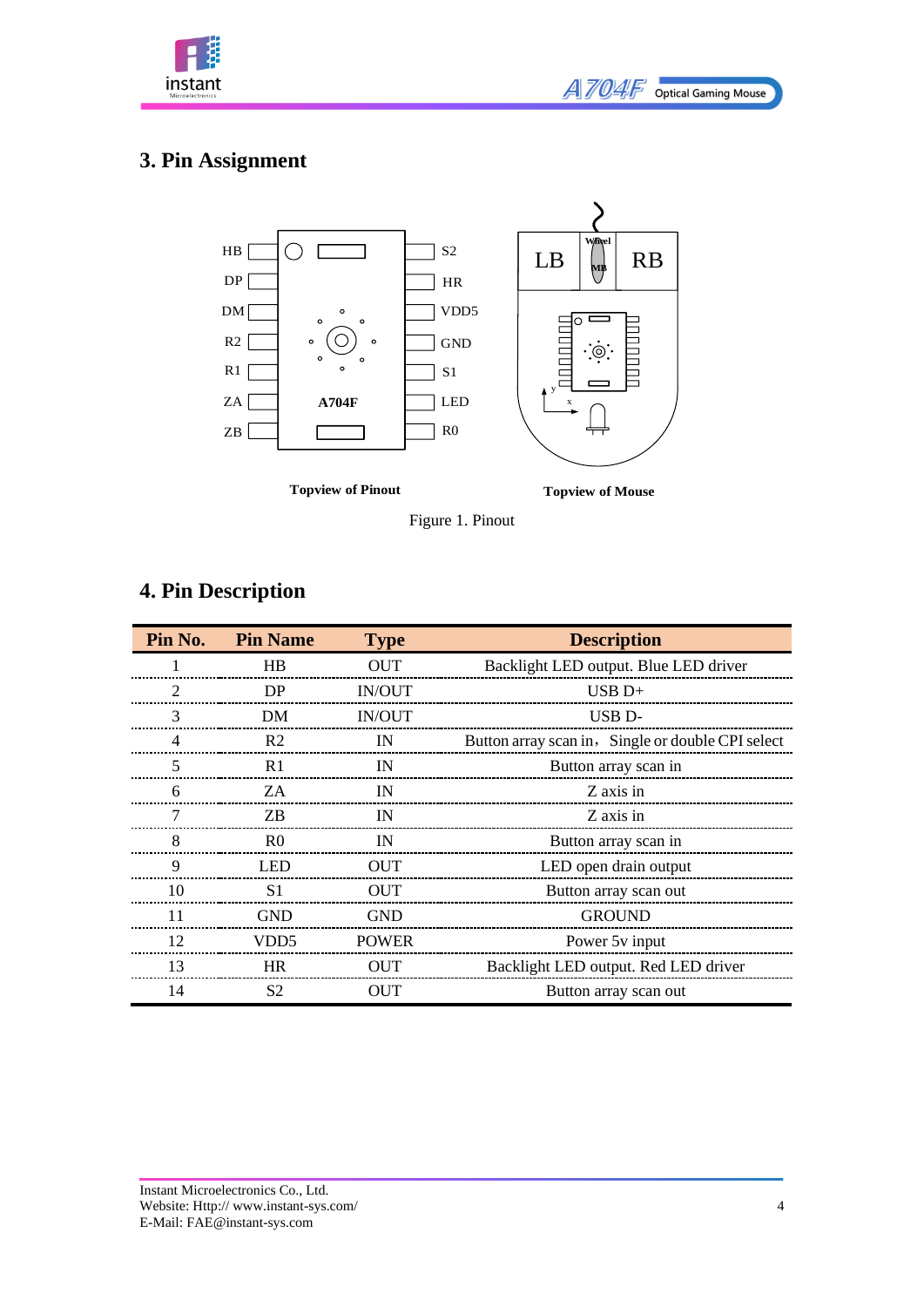



### <span id="page-4-0"></span>**5. Block Diagram**



Figure 2. Block Diagram

### <span id="page-4-1"></span>**6. Function Description**

#### <span id="page-4-2"></span>**6.1** B**utton Array**

The location of the keys in the array:

| <b>PIN</b> | חאי | $\sim$ |    |
|------------|-----|--------|----|
|            |     |        |    |
|            |     | K5     | ĸδ |
|            |     |        | ĸч |

The functions of the buttons are show in the table below. In Double CPI Mode, there are two CPI related buttons (CPI-/CPI+). While in Single CPI Mode, only one CPI related button (CPI).

| <b>Key</b> | <b>Single CPI Mode</b> | <b>Double CPI Mode</b> |  |  |
|------------|------------------------|------------------------|--|--|
| K1         |                        |                        |  |  |
| K2         | M                      | M                      |  |  |
| K3         | R                      | R                      |  |  |
| K4         | B4 (Backward)          | B4(Backward)           |  |  |
| <b>K5</b>  | B5 (Forward)           | B5 (Forward)           |  |  |
| <b>K6</b>  | <b>CPI</b>             | CPI-                   |  |  |
| K7         | <b>BOSS</b>            | <b>BOSS</b>            |  |  |
| <b>K8</b>  | <b>DOUBLE</b>          | $CPI+$                 |  |  |
| K9         | <b>FIRE</b>            | <b>FIRE</b>            |  |  |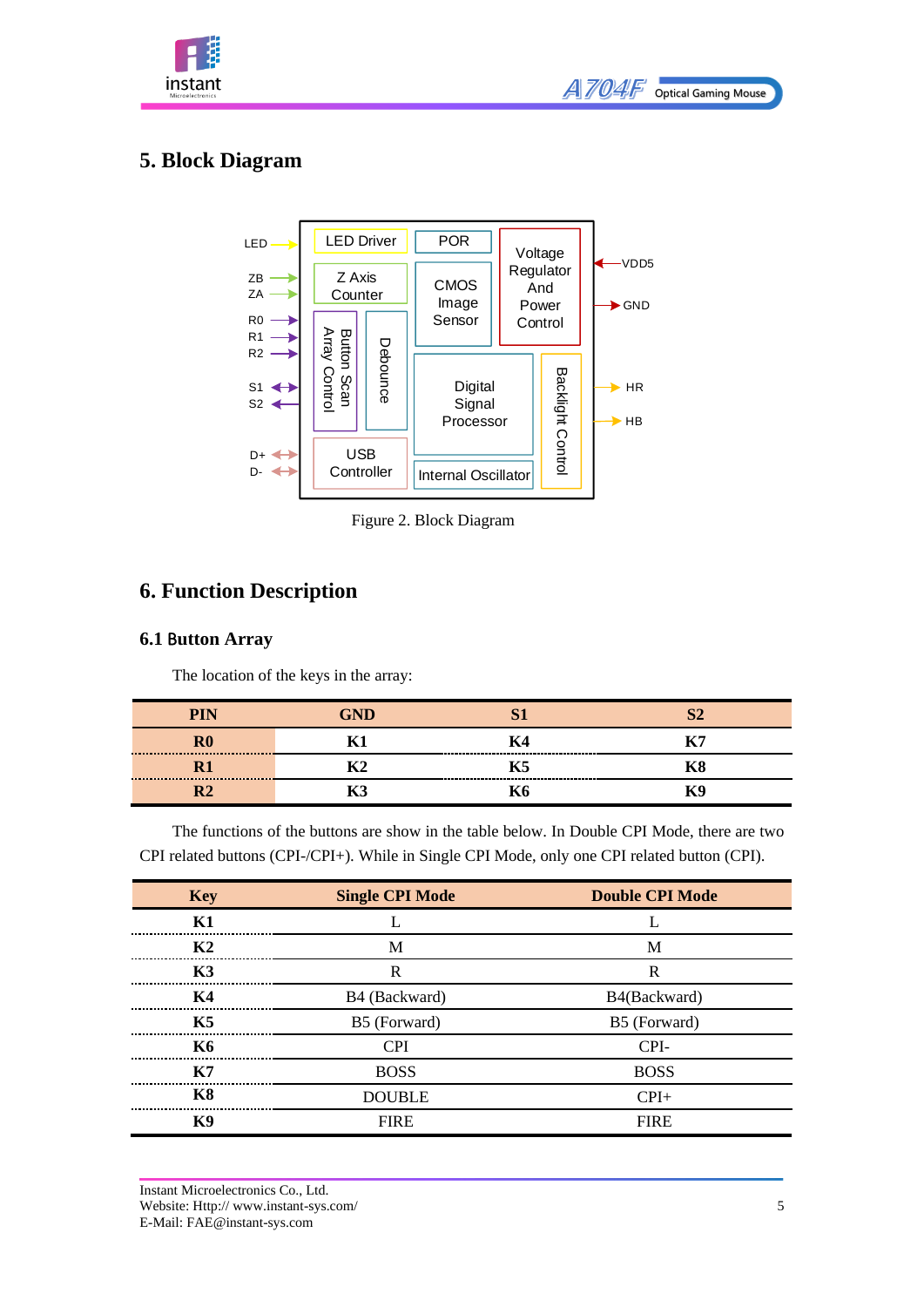#### <span id="page-5-0"></span>**6.2 Special Keys**

| <b>Key Name</b> | <b>Function Description</b>                                                    |  |  |  |  |  |  |
|-----------------|--------------------------------------------------------------------------------|--|--|--|--|--|--|
| <b>BOSS</b>     | Switch between the current application screen and desktop                      |  |  |  |  |  |  |
| DB              | A pressing is equivalent to double click                                       |  |  |  |  |  |  |
| <b>FIRE</b>     | Pressing down this button is equivalent to continuing to click the left button |  |  |  |  |  |  |

#### <span id="page-5-1"></span>**6.3 Driver Mode**

A704F supports extra advanced customized functions in driver mode. Through the driver, a special application programmer, A704F can provide more controls and customized functions (such as multimedia, more CPI levels, MACRO, etc.). See the driver Application Manual for details.

#### <span id="page-5-2"></span>**6.4 CPI Setting**

#### <span id="page-5-3"></span>**6.4.1 CPI Sets and Selection**

A704F supports 4-level resolution, the default is 1200. The CPI level can be switched via pressing CPI related buttons (CPI /CPI-/CPI+).

A704F provides two sets of CPIs (H-CPI,L-CPI), H-CPI is selected with a pull-up resistor in circuit and L-CPI is selected without the resistor.

| <b>Set</b> | Lev1 | eV  | Lev3 | $-$ ev $2$ |
|------------|------|-----|------|------------|
| ⊇P⊺<br>H-C |      | .UC |      | 200        |
| Ψ<br>-     |      | М   |      | U          |

In driver mode, also supports 4-level CPI, and each CPI level can be assigned from 17 available values(200/400600/800/1000/1200/1400/1600/1800/2000/2200/2400/3200/4000/48 00/5600/6400/7200).

#### <span id="page-5-4"></span>**6.4.2 LED Indicator For CPI-Level**

There are two kinds of LED indicators for CPI-level : 4-Color Breathing LED and Single-Color LED. Single-Color LED uses four levels of brightness to indicate different CPI resolutions. 4-Color Breathing LED shows as backlight effect in general, and can only be used as CPI indicator by changing its color when CPI level is being switched. After holding this color for a while, it will return to last backlight effect before switching. As CPI indicator, it's different colors represent different CPI levels.

|              | <b>CPI-Level</b> | <b>4-Color Breathing LED</b> |           |              | <b>Single-Color LED</b> |
|--------------|------------------|------------------------------|-----------|--------------|-------------------------|
| <b>L-CPI</b> | <b>H-CPI</b>     | H <sub>R</sub>               | <b>HB</b> | <b>Color</b> | <b>Brightness</b>       |
| 1200         | 200              | Off                          | . Jn      | <b>B</b> lue | ∩ff                     |
| 1600         | 2400             | On)                          | Dn.       | Pink         | Weak                    |
| 2400         | 4800             | On)                          | Off       | Red.         | Middle                  |
| 3200         | ワハハ              | $\mathcal{D}n/2$             | l Jn      | Purple       | Strong                  |

*Note*:*On/2 is half of full brightness, and the color refor to RB(red and blue) LED.*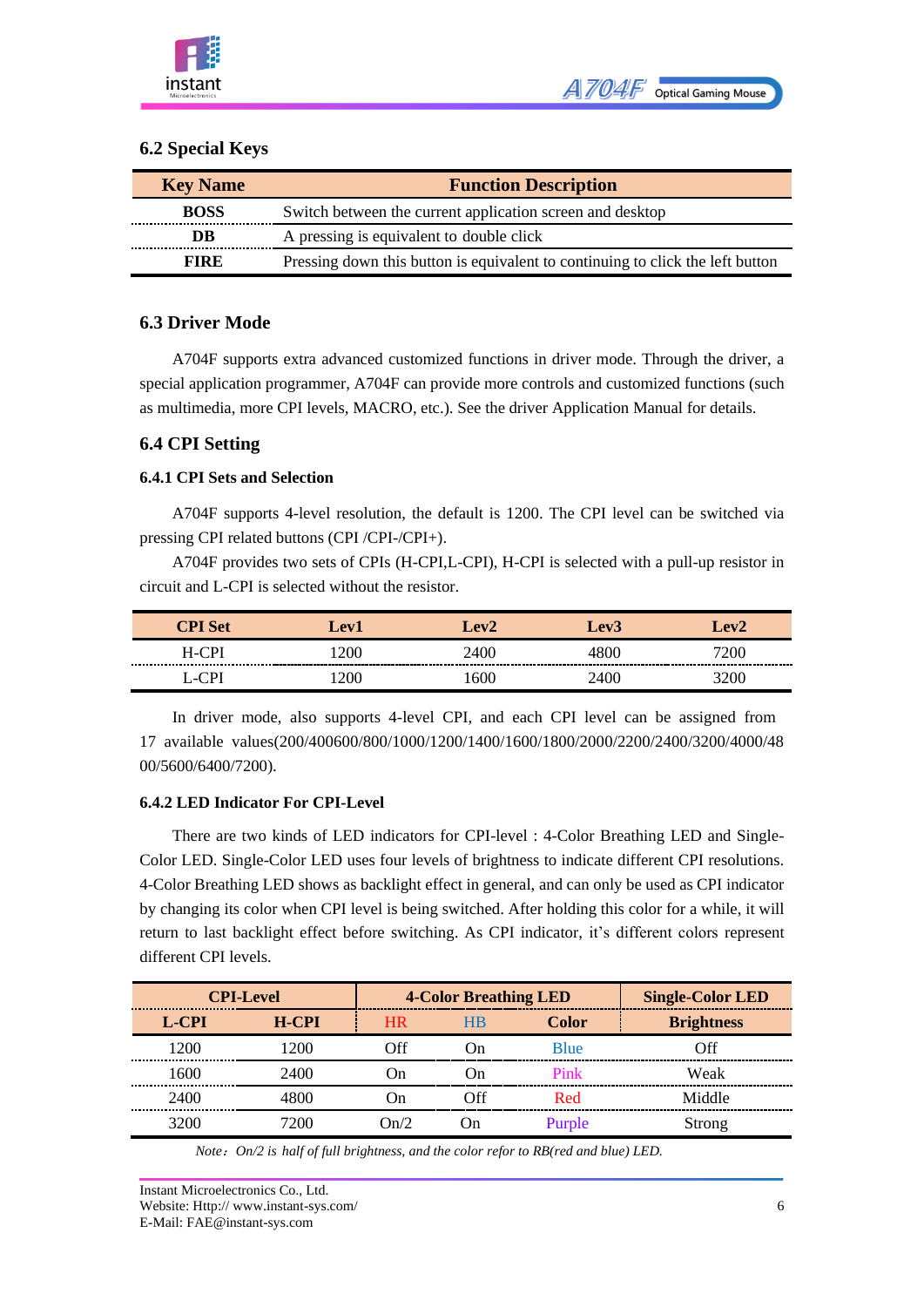

#### <span id="page-6-0"></span>**6.5 Backlight LED**

#### <span id="page-6-1"></span>**6.5.1 LED Mode**

A704F has 3 kinds of LED effects(mode): 4-Color Breathing, Color-locked Breathing, MUTE. User can switch LED mode by pressing a combination button (B4/B5+CPI/CPI-), the switching sequence is: 4-Color Breathing→ Color-locked Breathing→MUTE→ 4-Color Breathing.

In 4-Color Breathing mode, backlight LED breathes in up to 4 colors, and may change one color after a breathing cycle. And in Color-locked Breathing mode, backlight LED breathes in the color which LED breathes in when mode switching (from 4-Color Breathing to this mode) happens. In MUTE, LED is off.

In 4-Color Breathing mode, when CPI level switching happens, backlight LED will show as CPI indicator in the matched color for 6 seconds and then return to 4-Color Breathing mode. While in Color-locked Breathing mode, backlight LED will flash 1~4 times to represent CPI level1~level4 [correspondingly](javascript:;) when CPI switching, but will not change color. In MUTE mode, LED will keep the light off whether CPI is changed or not.

#### <span id="page-6-2"></span>**6.5.2 LED Components Selected**

In A704F, common anode LEDs must be used. In addition to the recommend color matching method (see Section 6.4), A704F also supports the following color matching methods:

If using RG (red and green) LED, HR is connected to LED's red pin, HB is connected to LED's green pin, the 4-Color sequence is: green, yellow, red, chartreuse.

| <b>4-Color Breathing LED</b> |           |              |  |  |  |  |  |  |
|------------------------------|-----------|--------------|--|--|--|--|--|--|
| <b>HR</b>                    | <b>HG</b> | <b>Color</b> |  |  |  |  |  |  |
| Off                          | On        | Green        |  |  |  |  |  |  |
| On                           | On        | Yellow       |  |  |  |  |  |  |
| On                           | Off       | Red          |  |  |  |  |  |  |
| On/2                         | `)n       | Chartreuse   |  |  |  |  |  |  |

*Note: The recommend color matching method is used in the circuit of Section 9.*

### <span id="page-6-3"></span>**7. Electrical Characteristics**

#### <span id="page-6-4"></span>*7.1 Absolute Maximum Rating*

| <b>Parameters</b>              | <b>Symbol</b> |            | Min Max Unit |             | <b>Notes</b>               |
|--------------------------------|---------------|------------|--------------|-------------|----------------------------|
| <b>Supply Voltage</b>          | VDD           | $-0.5$     | 5.5          | V           |                            |
| <b>Operating Temperature</b>   | To            | $-15$      | 55           | °C          |                            |
| <b>Storage Temperature</b>     | Ts            | $-40$      | 85           | $\rm ^oC$   |                            |
| <b>Lead Solder Temperature</b> |               |            | 260          | $\rm ^{o}C$ |                            |
| <b>Input Voltage</b>           | $V_{in}$      | $-0.5$ 5.5 |              | V           |                            |
| ESD                            | V FST         |            |              | KV          | All pins, Human Body Model |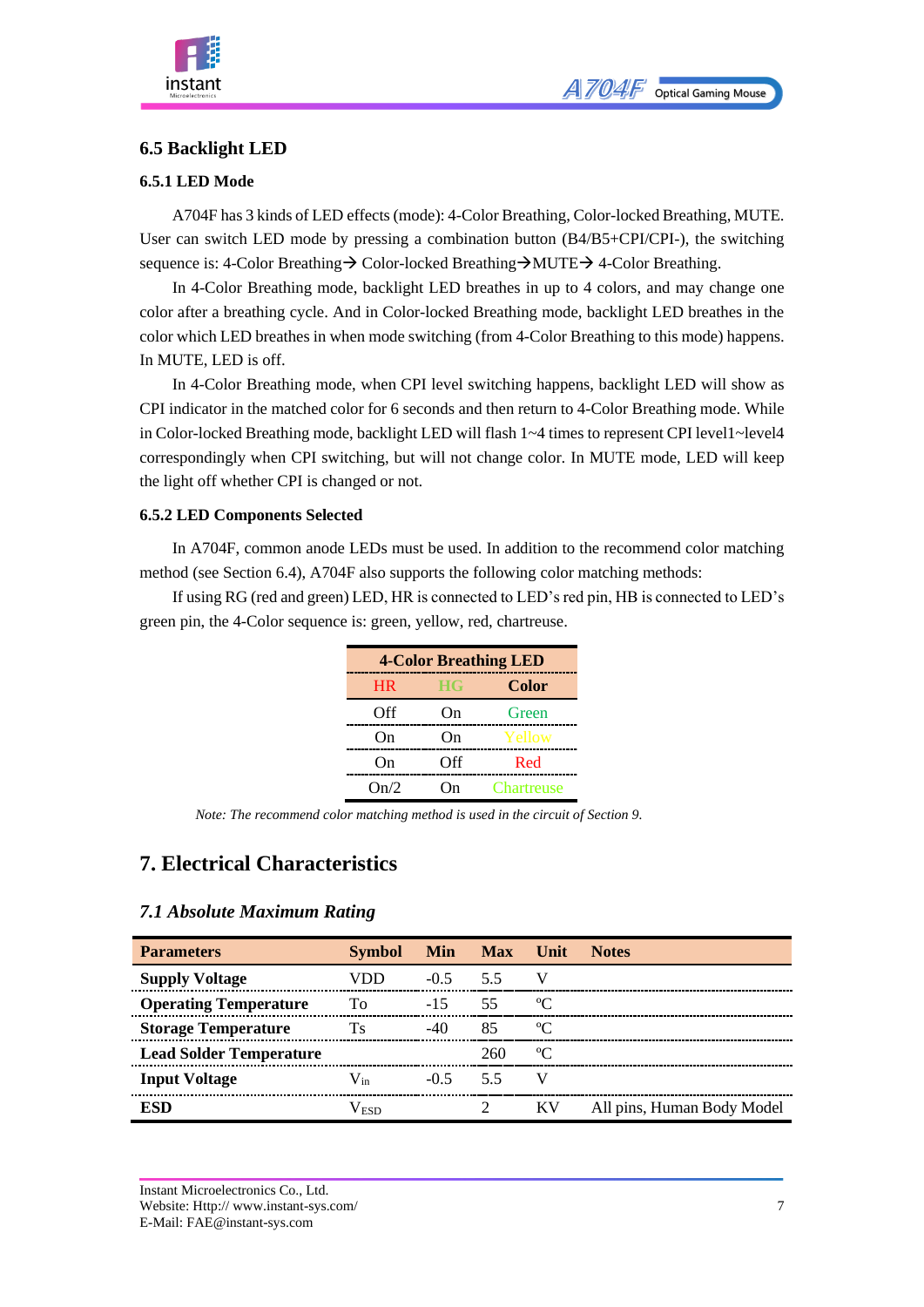

| <b>Parameter</b>                                                   | <b>Symbol</b> | <b>Min</b> | <b>Typical</b> | <b>Max</b> | Units      |
|--------------------------------------------------------------------|---------------|------------|----------------|------------|------------|
| <b>Supply Voltage</b>                                              | VDD           | 4.5        | 5.0            | 5.5        |            |
| <b>Operating Temperature</b>                                       | $T_A$         | $^{(1)}$   | 25             | 40         | $\circ$ C  |
| <b>System Clock</b>                                                | CLK.          |            | 48             |            | <b>MHz</b> |
| <b>Speed</b>                                                       | S             |            |                | 60         | Inch/Sec   |
| <b>Resolution</b> (H-CPI)                                          | R             | 1200       | 1200           | 7200       | <b>CPI</b> |
| <b>Resolution(L-CPI)</b>                                           | R             | 1200       | 1200           | 3200       | <b>CPI</b> |
| <b>Acceleration</b>                                                | A             |            |                | 20         | G          |
| <b>Frame Rate</b>                                                  | Fr            |            |                | 7000       | fps        |
| Distance from the Bottom of<br><b>Lens to the Tracking Surface</b> |               | 21         | 2.2            | 2.3        | mm         |

### <span id="page-7-0"></span>*7.2 Recommend Operating Conditions*

<span id="page-7-1"></span>*7.3 DC Electrical Characteristic (VDD = 5.0V, Temperature = 25℃ )*

| <b>Parameter</b>                       | <b>Condition</b>  | <b>Symbol</b> | Min                      | <b>Typical</b> | <b>Max</b> |
|----------------------------------------|-------------------|---------------|--------------------------|----------------|------------|
| <b>Supply Current (Motion)</b>         | $_{\text{LDD}}$   |               | 16.5                     |                | mA         |
| <b>Supply Current (Static)</b>         | $_{\text{IDD1}}$  |               | 7.8                      |                | mA         |
| <b>Input Voltage High</b> (Input port) | $\rm V_{\rm IH1}$ | 2.0           |                          |                | V          |
| <b>Input Voltage Low(Input port)</b>   | $\rm V_{II.1}$    |               |                          | 0.8            | V          |
| <b>Input Voltage High(I/O port)</b>    | $\rm V_{III2}$    | 2.0           |                          |                | V          |
| Input Voltage Low(I/O port)            | $V_{II,2}$        |               |                          | 0.8            | V          |
| <b>Output Voltage High(I/O port)</b>   | $V_{\rm OH1}$     | 2.8           | $\overline{\phantom{a}}$ | 3.6            | V          |
| <b>Output Voltage Low(I/O port)</b>    | $\rm V_{OL1}$     |               |                          | 03             | v          |

<span id="page-7-2"></span>*7.4 AC Electrical Characteristic (VDD = 5.0V, Temperature = 25 ºC )*

| <b>Parameter</b>                                    | <b>Symbol</b>     | <b>Min</b> | <b>Typical</b> | <b>Max</b> | <b>Units</b> | <b>Notes</b>                  |
|-----------------------------------------------------|-------------------|------------|----------------|------------|--------------|-------------------------------|
| <b>Internal Ring Oscillator</b><br><b>Frequency</b> | $F_{ROSC}$        |            | 10             |            | khz.         |                               |
| <b>Power-Up Reset delay</b>                         | $T_{\rm PI}$      |            | 10             |            | us           | POR signal<br>from 0 to $3.5$ |
| <b>Debounce Time on Button</b>                      | $T_{\mathrm{DB}}$ | 9.5        | 11.5           | 13.5       | ms           |                               |
| <b>Z-axis Sampling Time</b>                         | Тz                |            | 125            |            | us           |                               |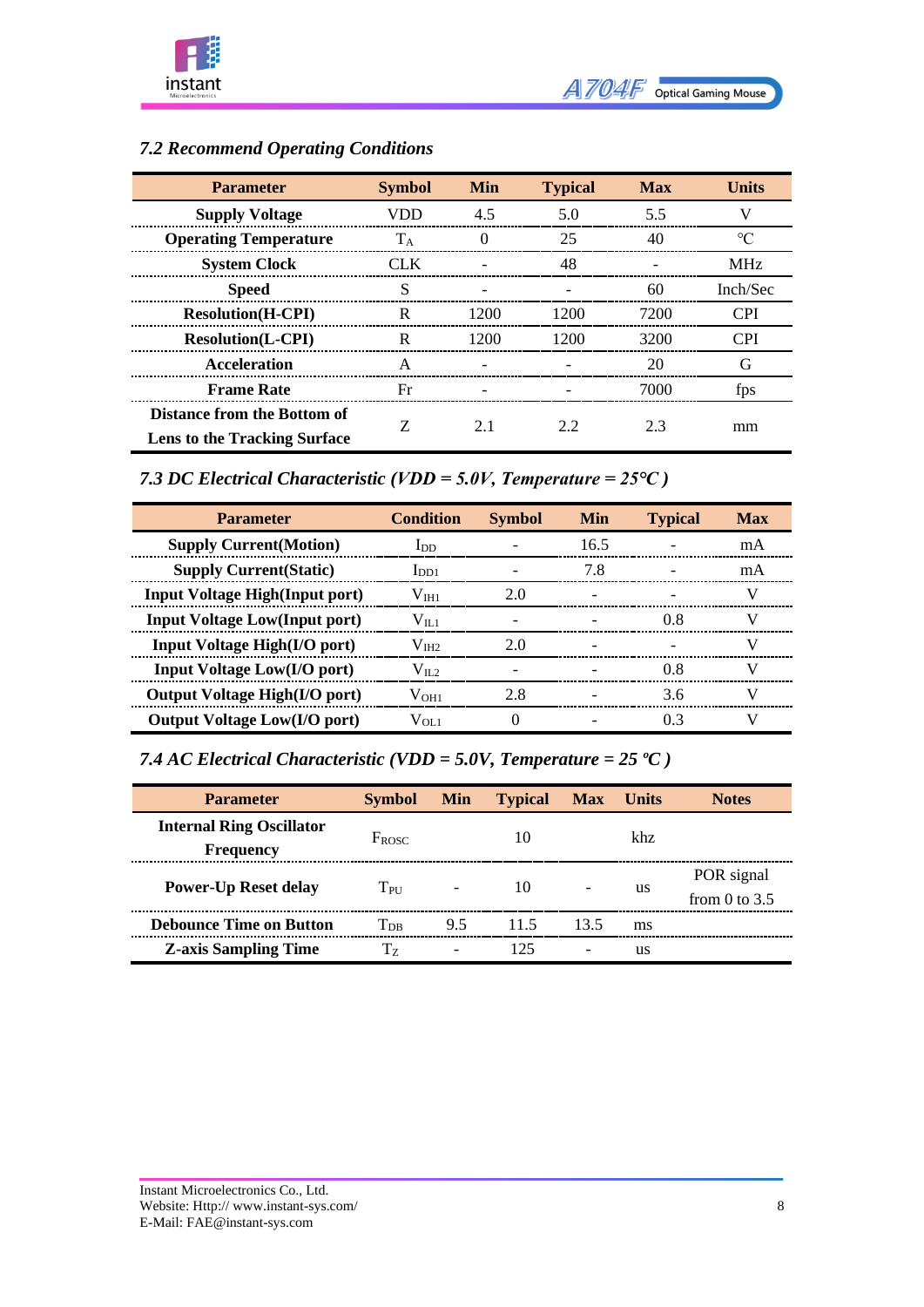



## <span id="page-8-0"></span>**8. Sensor Pixel Array Mapping**

| 306      | 307          | 308          | 309 | 310 | 311 | 312 | 313            | 314 | 315 | 316 | 317 | 318 | 319 | 320 | 321 | 322 | 323 |
|----------|--------------|--------------|-----|-----|-----|-----|----------------|-----|-----|-----|-----|-----|-----|-----|-----|-----|-----|
| 288      | 289          | 290          | 291 | 292 | 293 | 294 | 295            | 296 | 297 | 298 | 299 | 300 | 301 | 302 | 303 | 304 | 305 |
| 270      | 271          | 272          | 273 | 274 | 275 | 276 | 277            | 278 | 279 | 280 | 281 | 282 | 283 | 284 | 285 | 286 | 287 |
| 252      | 253          | 254          | 255 | 256 | 257 | 258 | 259            | 260 | 261 | 262 | 263 | 264 | 265 | 266 | 267 | 268 | 269 |
| 234      | 235          | 236          | 237 | 238 | 239 | 240 | 241            | 242 | 243 | 244 | 245 | 246 | 247 | 248 | 249 | 250 | 251 |
| 216      | 217          | 218          | 219 | 220 | 221 | 222 | 223            | 224 | 225 | 226 | 227 | 228 | 229 | 230 | 231 | 232 | 233 |
| 198      | 199          | 200          | 201 | 202 | 203 | 204 | 205            | 206 | 207 | 208 | 209 | 210 | 211 | 212 | 213 | 214 | 215 |
| 180      | 181          | 182          | 183 | 184 | 185 | 186 | 187            | 188 | 189 | 190 | 191 | 192 | 193 | 194 | 195 | 196 | 197 |
| 162      | 163          | 164          | 165 | 166 | 167 | 168 | 169            | 170 | 171 | 172 | 173 | 174 | 175 | 176 | 177 | 178 | 179 |
| 144      | 145          | 146          | 147 | 148 | 149 | 150 | 151            | 152 | 153 | 154 | 155 | 156 | 157 | 158 | 159 | 160 | 161 |
| 126      | 127          | 128          | 129 | 130 | 131 | 132 | 133            | 134 | 135 | 136 | 137 | 138 | 139 | 140 | 141 | 142 | 143 |
| 108      | 109          | 110          | 111 | 112 | 113 | 114 | 115            | 116 | 117 | 118 | 119 | 120 | 121 | 122 | 123 | 124 | 125 |
| 90       | 91           | 92           | 93  | 94  | 95  | 96  | 97             | 98  | 99  | 100 | 101 | 102 | 103 | 104 | 105 | 106 | 107 |
| 72       | 73           | 74           | 75  | 76  | 77  | 78  | 79             | 80  | 81  | 82  | 83  | 84  | 85  | 86  | 87  | 88  | 89  |
| 54       | 55           | 56           | 57  | 58  | 59  | 60  | 61             | 62  | 63  | 64  | 65  | 66  | 67  | 68  | 69  | 70  | 71  |
| 36       | 37           | 38           | 39  | 40  | 41  | 42  | 43             | 44  | 45  | 46  | 47  | 48  | 49  | 50  | 51  | 51  | 53  |
| 18       | 19           | 20           | 21  | 22  | 23  | 24  | 25             | 26  | 27  | 28  | 29  | 30  | 31  | 32  | 33  | 34  | 35  |
| $\bf{0}$ | $\mathbf{1}$ | $\mathbf{2}$ | 3   | 4   | 5   | 6   | $\overline{7}$ | 8   | 9   | 10  | 11  | 12  | 13  | 14  | 15  | 16  | 17  |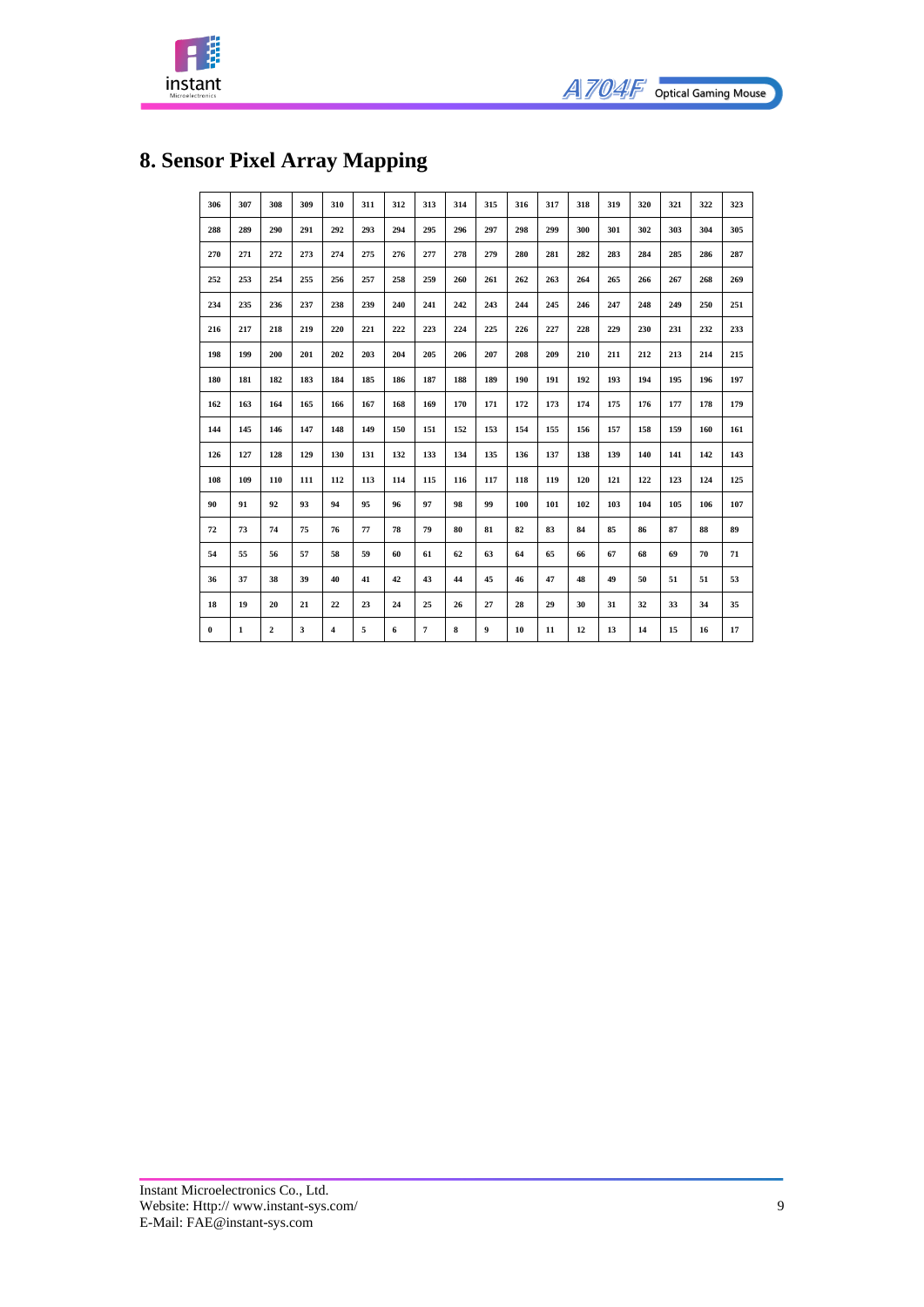

| <i>A704F</i> | <b>Optical Gaming Mouse</b> |
|--------------|-----------------------------|
|--------------|-----------------------------|

### <span id="page-9-0"></span>**9. Typical Application Circuit** 1 2



Figure 3. Application Circuit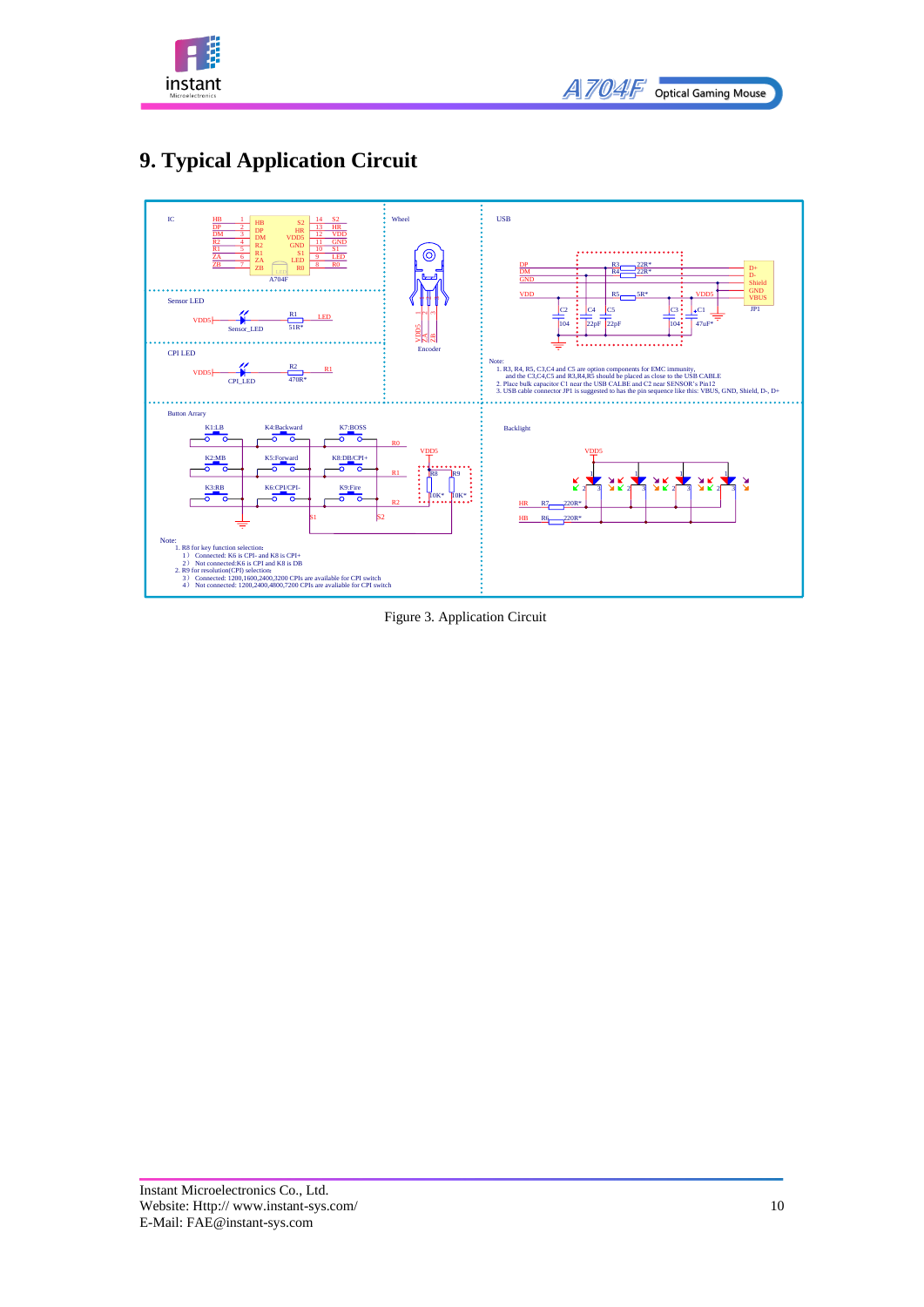

## <span id="page-10-0"></span>**10. Package**



*Note: Unit*:*mm*

Figure 4. Package Outline Drawing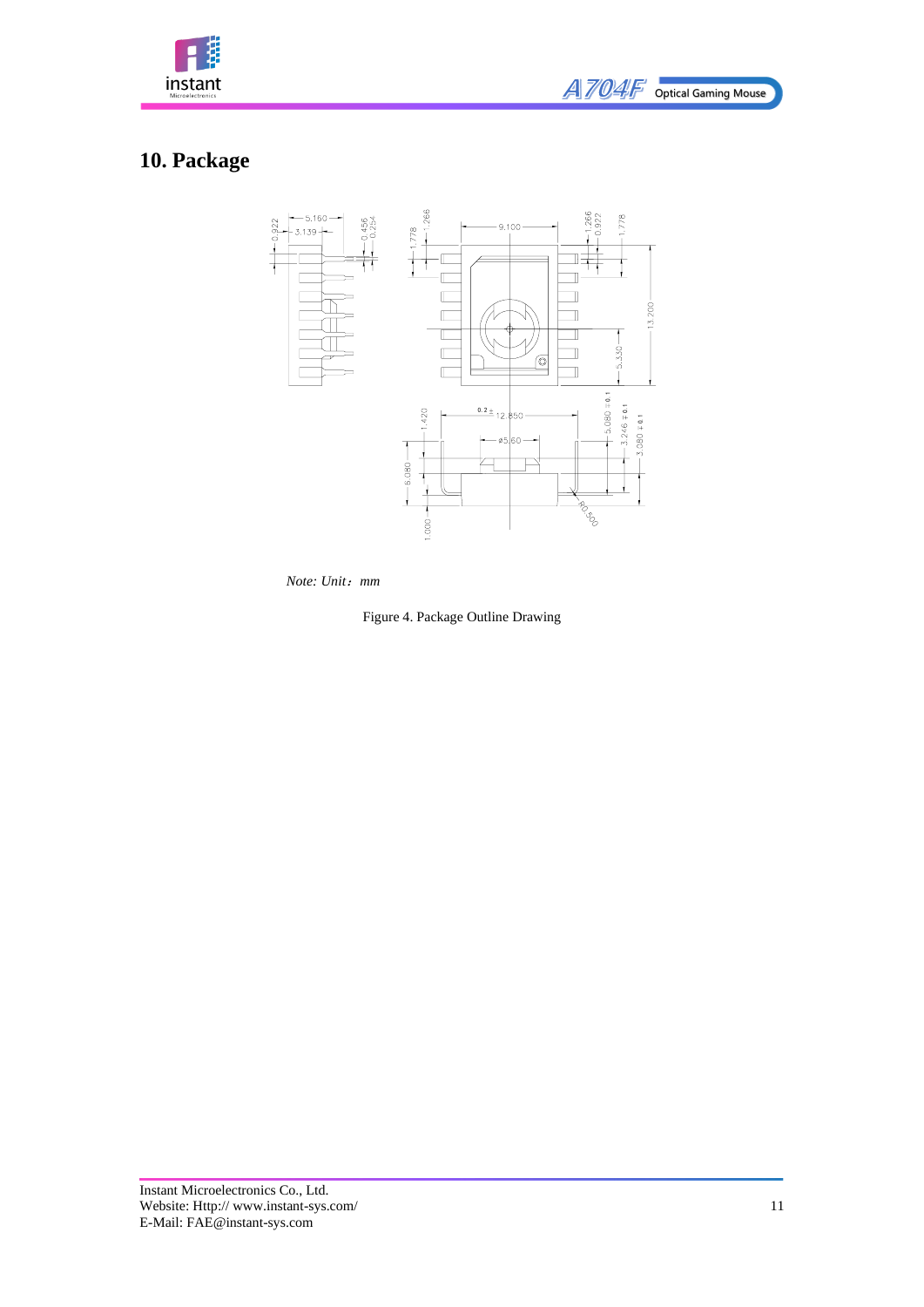

| <i>A704F</i> | <b>Optical Gaming Mouse</b> |
|--------------|-----------------------------|
|              |                             |

## <span id="page-11-0"></span>**11. Assembly Drawing**



| 符号 | 说明                                                     | 最小    | 典型    | 最大    | 单位 |
|----|--------------------------------------------------------|-------|-------|-------|----|
| A  | Lens reference plane to tracking<br>surface (Z-Height) | 2.1   | 22    | 23    | mm |
| В  | Top of PCB to tracking surface                         | 7.3   | 75    | 77    | mm |
|    | <b>Chip Thickness</b>                                  | 2.980 | 3.080 | 3.180 | mm |
| D  | Optical center to chip's pin7                          |       | 4.064 |       | mm |

Figure 5. Assembly drawing of A704F